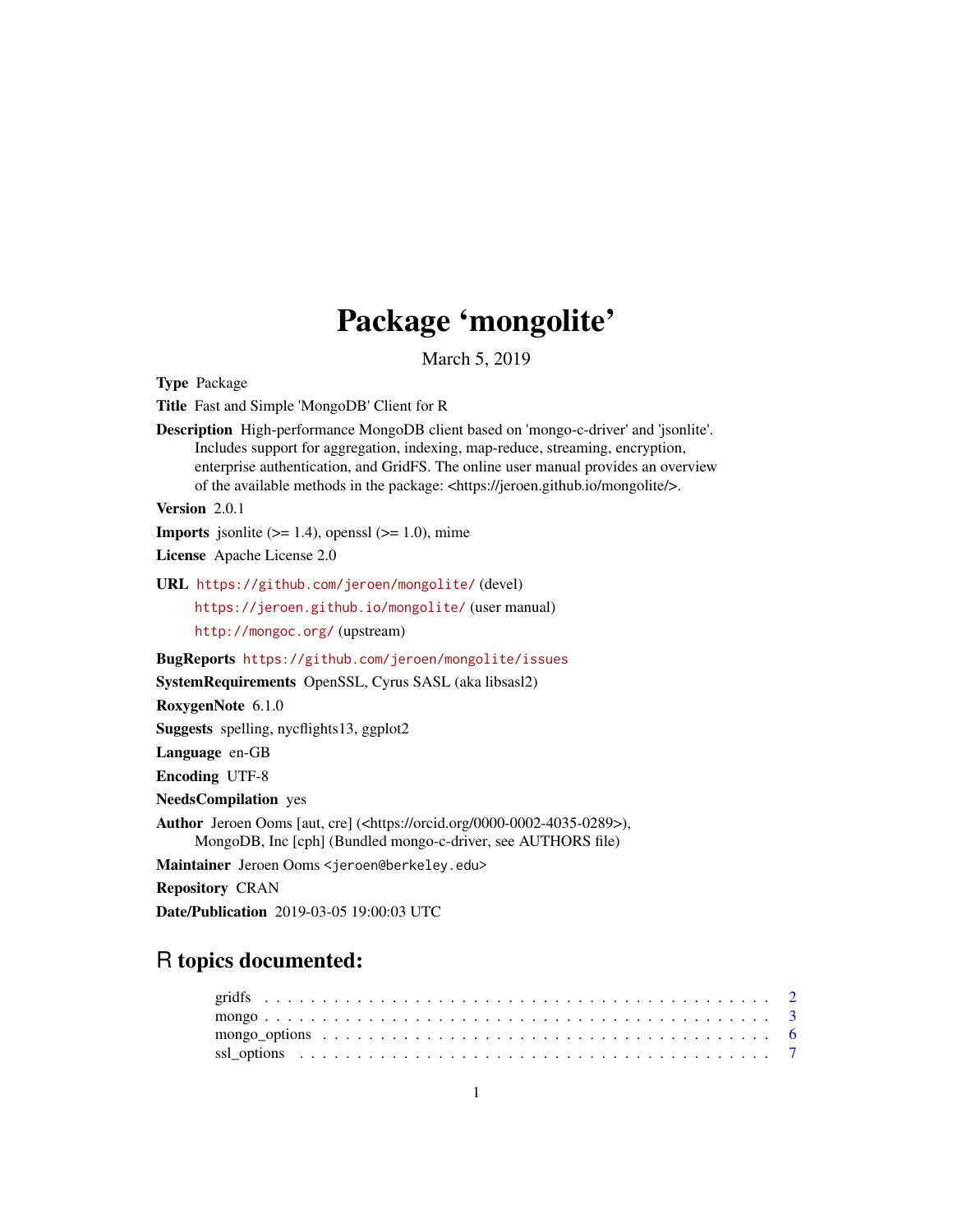#### **Index** [9](#page-8-0)

gridfs *GridFS API*

#### Description

Connect to a GridFS database to search, read, write and delete files.

#### Usage

```
gridfs(db = "test", url = "mongodb://localhost", prefix = "fs",options = ssl_options())
```
#### Arguments

| db      | name of database                                                    |
|---------|---------------------------------------------------------------------|
| url     | address of the mongodb server in mongo connection string URI format |
| prefix  | string to prefix the collection name                                |
| options | additional connection options such as SSL keys/certs.               |

#### Details

We support two interfaces for sending/receiving data from/to GridFS. The fs\$read() and fs\$write() methods are the most flexible and can send data from/to an R connection, such as a [file,](#page-0-0) [socket](#page-0-0) or [url.](#page-0-0) These methods support a progress counter and can be interrupted if needed. These methods are recommended for reading or writing single files.

The fs\$upload() and fs\$download() methods on the other hand copy directly between GridFS and your local disk. This API is vectorized so it can transfer many files at once. However individual transfers cannot be interrupted and will block R until completed. This API is only recommended to upload/download a large number of small files.

Modifying files in GridFS is currently unsupported: uploading a file with the same name will generate a new file.

#### Methods

find(filter =  $"$ {}", options =  $"$ {}") Search and list files in the GridFS

- download(name, path = '.') Download one or more files from GridFS to disk. Path may be an existing directory or vector of filenames equal to 'name'.
- upload(path, name = basename(path), content\_type = NULL, metadata = NULL) Upload one or more files from disk to GridFS. Metadata is an optional JSON string.
- read(name, con = NULL, progress = TRUE) Reads a single file from GridFS into a writable R [connection.](#page-0-0) If con is a string it is treated as a filepath; if it is NULL then the output is buffered in memory and returned as a [raw](#page-0-0) vector.

<span id="page-1-0"></span>2 gridfs and the contract of the contract of the contract of the contract of the contract of the contract of the contract of the contract of the contract of the contract of the contract of the contract of the contract of t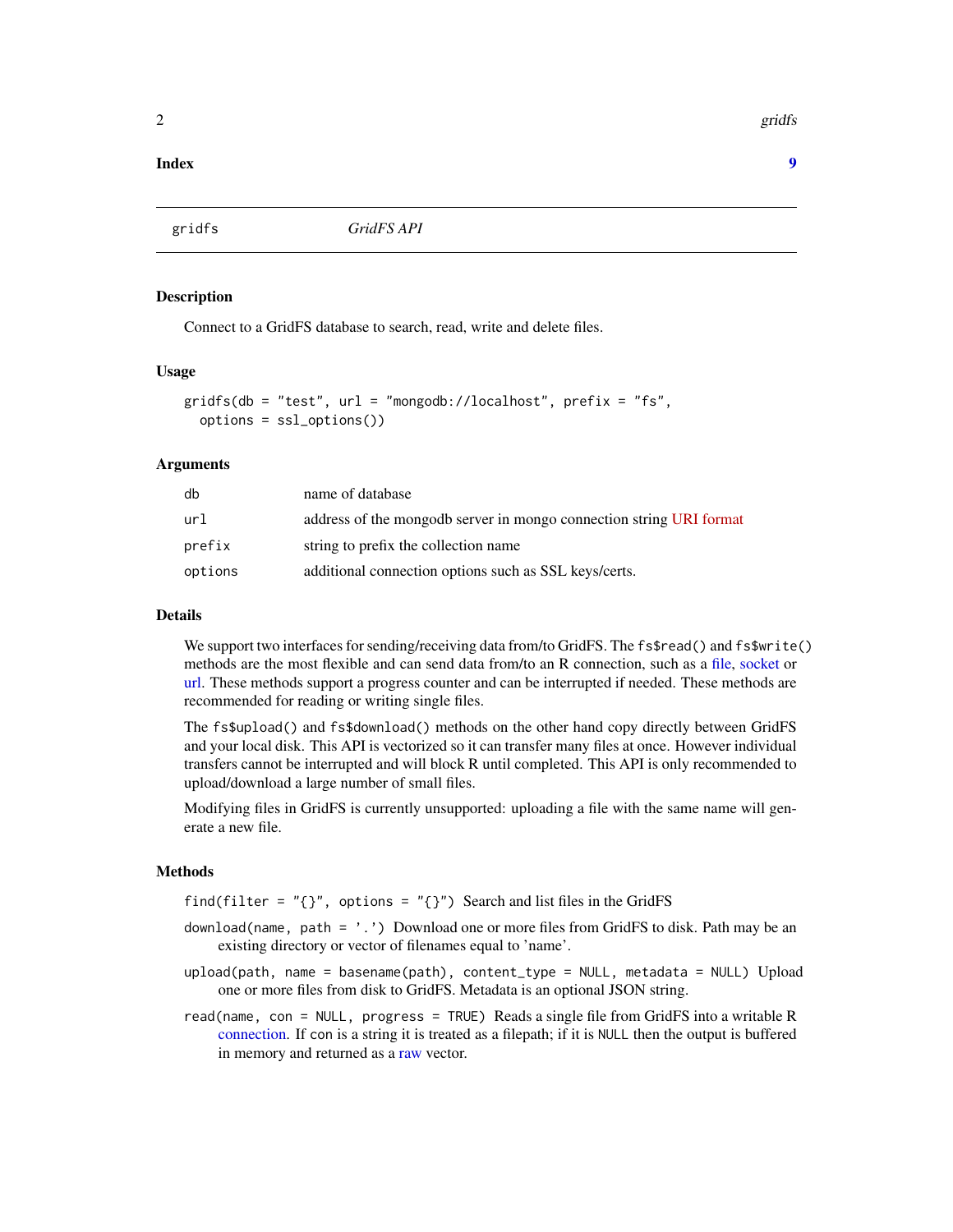<span id="page-2-0"></span>mongo 3

write(con, name, content\_type = NULL, metadata = NULL, progress = TRUE) Stream write a single file into GridFS from a readable R [connection.](#page-0-0) If con is a string it is treated as a filepath; it may also be a [raw](#page-0-0) vector containing the data to upload. Metadata is an optional JSON string.

remove(name) Remove a single file from the GridFS

drop() Removes the entire GridFS collection, including all files

#### Examples

```
# New GridFS
fs <- gridfs(url = "mongodb+srv://readwrite:test@cluster0-84vdt.mongodb.net/test")
download.file('https://cloud.r-project.org/doc/manuals/r-devel/NEWS.pdf', 'NEWS.pdf', mode = 'wb')
fs$upload('NEWS.pdf')
fs$download('NEWS.pdf', file.path(tempdir(), 'output.pdf'))
con <- file(file.path(tempdir(), 'output2.pdf'))
fs$read('NEWS.pdf', con)
fs$remove('NEWS.pdf')
files <- c('NEWS.pdf', file.path(tempdir(), c('output.pdf', 'output2.pdf')))
hashes <- tools::md5sum(files)
unlink(files)
stopifnot(length(unique(hashes)) == 1)
# Insert Binary Data
fs <- gridfs()
buf <- serialize(nycflights13::flights, NULL)
fs$write(buf, 'flights')
out <- fs$read('flights')
flights <- unserialize(out$data)
tmp <- file.path(tempdir(), 'flights.rds')
fs$download('flights', tmp)
flights2 <- readRDS(tmp)
stopifnot(all.equal(flights, nycflights13::flights))
stopifnot(all.equal(flights2, nycflights13::flights))
# Show what we have
fs$find()
fs$drop()
```
<span id="page-2-1"></span>mongo *MongoDB client*

#### Description

Connect to a MongoDB collection. Returns a [mongo](#page-2-1) connection object with methods listed below. Connections automatically get pooled between collection and gridfs objects to the same database.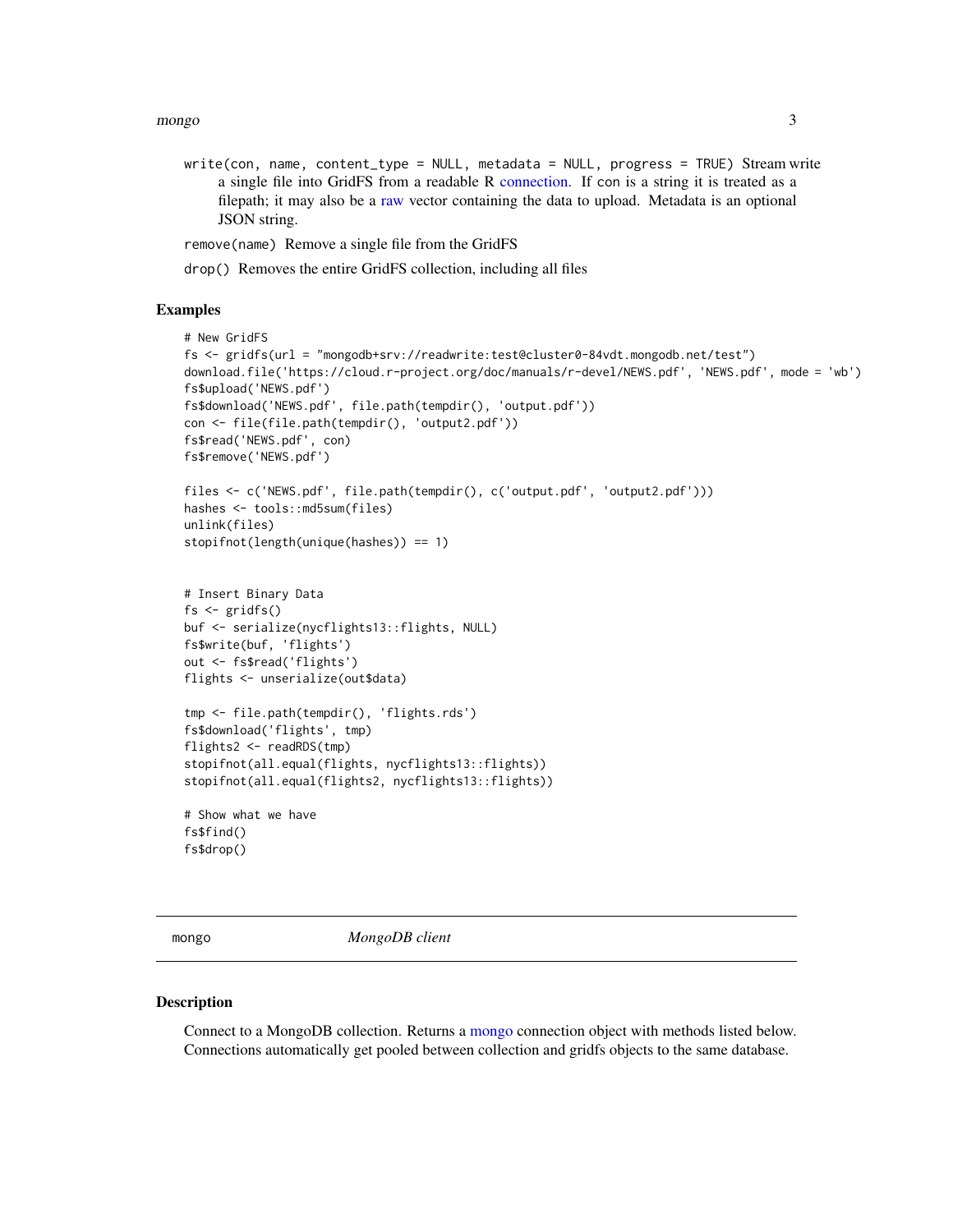#### <span id="page-3-0"></span>4 mongo

#### Usage

```
mongo(collection = "test", db = "test", url = "mongodb://localhost",
  verbose = FALSE, options = ssl_options())
```
#### Arguments

| collection | name of collection                                                  |
|------------|---------------------------------------------------------------------|
| db         | name of database                                                    |
| url        | address of the mongodb server in mongo connection string URI format |
| verbose    | emit some more output                                               |
| options    | additional connection options such as SSL keys/certs.               |

#### Details

This manual page is deliberately minimal, see the [mongolite user manual](https://jeroen.github.io/mongolite/) for more details and worked examples.

#### Value

Upon success returns a pointer to a collection on the server. The collection can be interfaced using the methods described below.

#### Methods

- aggregate(pipeline = '{}', handler = NULL, pagesize = 1000, iterate = FALSE) Execute a pipeline using the Mongo aggregation framework. Set iterate = TRUE to return an iterator instead of data frame.
- count (query =  $'$ {}') Count the number of records matching a given query. Default counts all records in collection.
- disconnect(gc = TRUE) Disconnect collection. The *connection* gets disconnected once the client is not used by collections in the pool.
- distinct(key, query =  $'$ {}') List unique values of a field given a particular query.
- drop() Delete entire collection with all data and metadata.
- export(con = stdout(), bson = FALSE, query = '{}', fields = '{}', sort = '{"\_id":1}') Streams all data from collection to a [connection](#page-0-0) in [jsonlines](http://ndjson.org) format (similar to [mongoexport\)](http://docs.mongodb.org/v2.6/reference/mongoexport/). Alternatively when [bson](http://bsonspec.org/faq.html)  $=$  TRUE it outputs the binary bson format (similar to [mongodump\)](http://docs.mongodb.org/manual/reference/program/mongodump/).
- find(query = '{}', fields = '{"\_id" : 0}', sort = '{}', skip = 0, limit = 0, handler = NULL, pagesi Retrieve fields from records matching query. Default handler will return all data as a single dataframe.
- import(con, bson = FALSE) Stream import data in [jsonlines](http://ndjson.org) format from a [connection](#page-0-0), similar to the [mongoimport](http://docs.mongodb.org/v2.6/reference/mongoimport/) utility. Alternatively when bson = TRUE it assumes the binary [bson](http://bsonspec.org/faq.html) format (similar to [mongorestore\)](http://docs.mongodb.org/manual/reference/program/mongorestore/).
- index(add = NULL, remove = NULL) List, add, or remove indexes from the collection. The add and remove arguments can either be a field name or json object. Returns a dataframe with current indexes.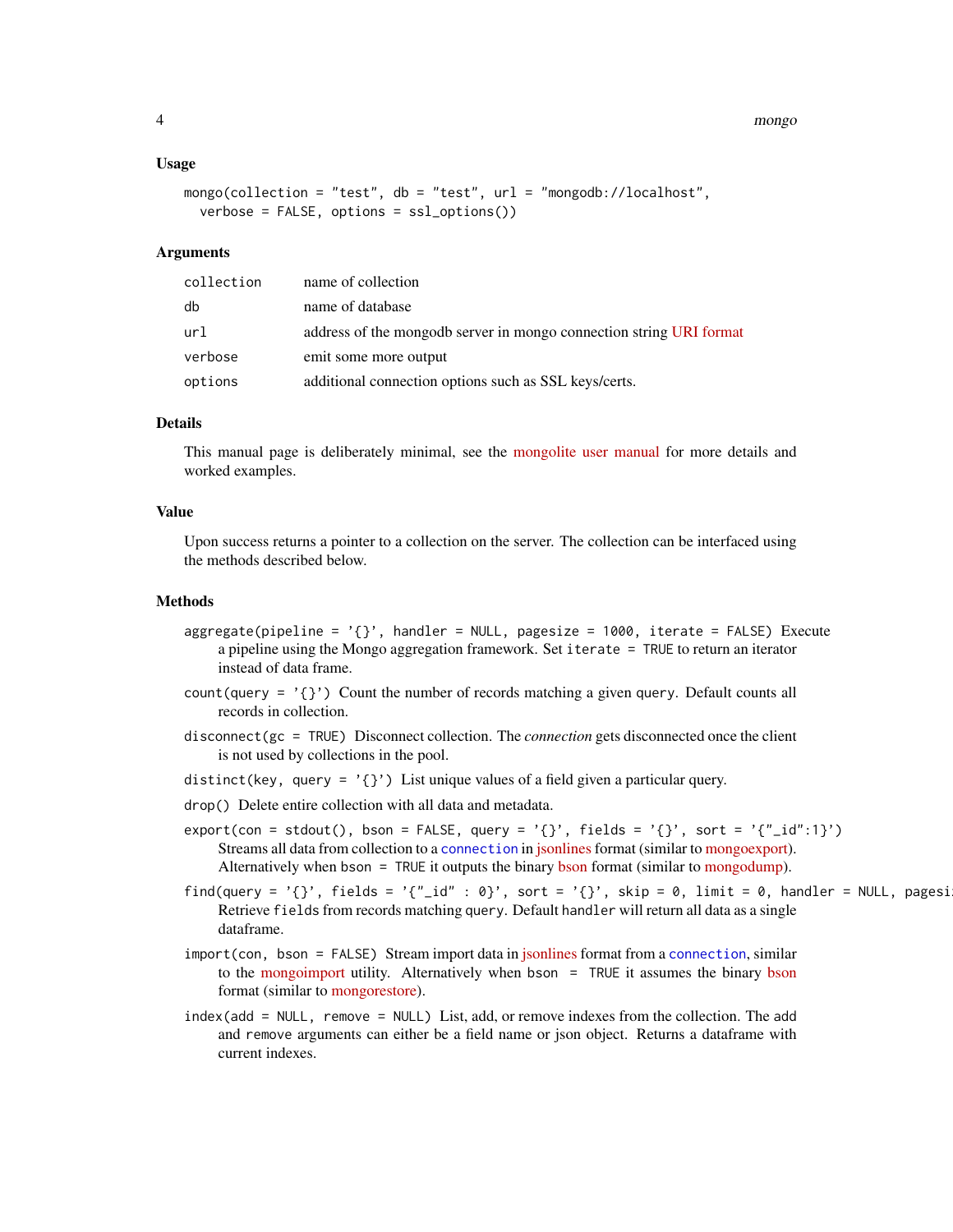#### <span id="page-4-0"></span>mongo 55 and 55 and 55 and 55 and 55 and 55 and 55 and 55 and 55 and 55 and 55 and 55 and 55 and 55 and 55 and 55 and 55 and 55 and 55 and 55 and 55 and 55 and 55 and 55 and 55 and 55 and 55 and 55 and 55 and 55 and 55 and

- info() Returns collection statistics and server info (if available).
- insert(data, pagesize =  $1000$ , stop\_on\_error = TRUE, ...) Insert rows into the collection. Argument 'data' must be a data-frame, named list (for single record) or character vector with json strings (one string for each row). For lists and data frames, arguments in  $\dots$  get passed to [jsonlite::toJSON](#page-0-0)
- iterate(query = '{}', fields = '{"\_id":0}', sort = '{}', skip = 0, limit = 0) Runs query and returns iterator to read single records one-by-one.
- mapreduce(map, reduce, query =  $'$ {}', sort =  $'$ {}', limit = 0, out = NULL, scope = NULL) Performs a map reduce query. The map and reduce arguments are strings containing a JavaScript function. Set out to a string to store results in a collection instead of returning.
- remove(query = " $\{\}$ ", just\_one = FALSE) Remove record(s) matching query from the collection.
- rename(name, db = NULL) Change the name or database of a collection. Changing name is cheap, changing database is expensive.
- replace(query, update =  $'$ {}', upsert = FALSE) Replace matching record(s) with value of the update argument.
- run(command =  $'$ {"ping": 1}', simplify = TRUE) Run a raw mongodb command on the database. If the command returns data, output is simplified by default, but this can be disabled.
- update(query, update = '{"\$set":{}}', upsert = FALSE, multiple = FALSE) Modify fields of matching record(s) with value of the update argument.

#### References

#### [Mongolite User Manual](https://jeroen.github.io/mongolite/)

Jeroen Ooms (2014). The jsonlite Package: A Practical and Consistent Mapping Between JSON Data and R Objects. *arXiv:1403.2805*. <http://arxiv.org/abs/1403.2805>

#### Examples

```
# Connect to demo server
con <- mongo("mtcars", url = "mongodb://readwrite:test@mongo.opencpu.org:43942/jeroen_test")
if(constant() > 0) con$drop()
con$insert(mtcars)
stopifnot(con$count() == nrow(mtcars))
```

```
# Query data
mydata <- con$find()
stopifnot(all.equal(mydata, mtcars))
con$drop()
```

```
# Automatically disconnect when connection is removed
rm(con)
gc()
```

```
# dplyr example
library(nycflights13)
```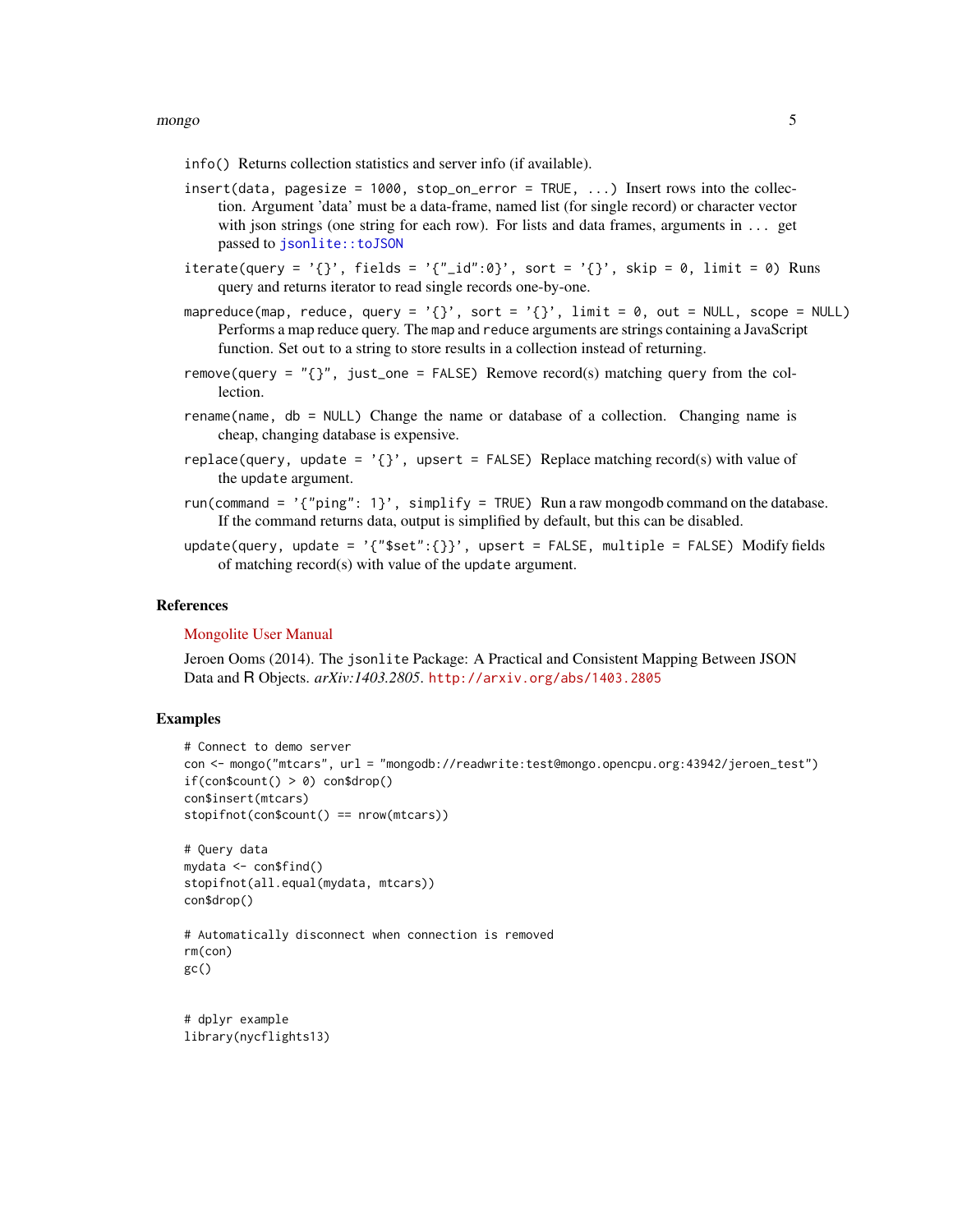```
# Insert some data
m <- mongo(collection = "nycflights")
m$drop()
m$insert(flights)
# Basic queries
m$count('{"month":1, "day":1}')
jan1 <- m$find('{"month":1, "day":1}')
# Sorting
jan1 <- m$find('{"month":1,"day":1}', sort='{"distance":-1}')
head(jan1)
# Sorting on large data requires index
m$index(add = "distance")
allflights <- m$find(sort='{"distance":-1}')
# Select columns
jan1 <- m$find('{"month":1,"day":1}', fields = '{"_id":0, "distance":1, "carrier":1}')
# List unique values
m$distinct("carrier")
m$distinct("carrier", '{"distance":{"$gt":3000}}')
# Tabulate
m$aggregate('[{"$group":{"_id":"$carrier", "count": {"$sum":1}, "average":{"$avg":"$distance"}}}]')
# Map-reduce (binning)
hist <- m$mapreduce(
 map = "function(){emit(Math.floor(this.distance/100)*100, 1)}",
  reduce = "function(id, counts){return Array.sum(counts)}"
\lambda# Stream jsonlines into a connection
tmp <- tempfile()
m$export(file(tmp))
# Remove the collection
m$drop()
# Import from jsonlines stream from connection
dmd <- mongo("diamonds")
dmd$import(url("http://jeroen.github.io/data/diamonds.json"))
dmd$count()
# Export
dmd$drop()
```

```
mongo_options Mongo Options
```
<span id="page-5-0"></span>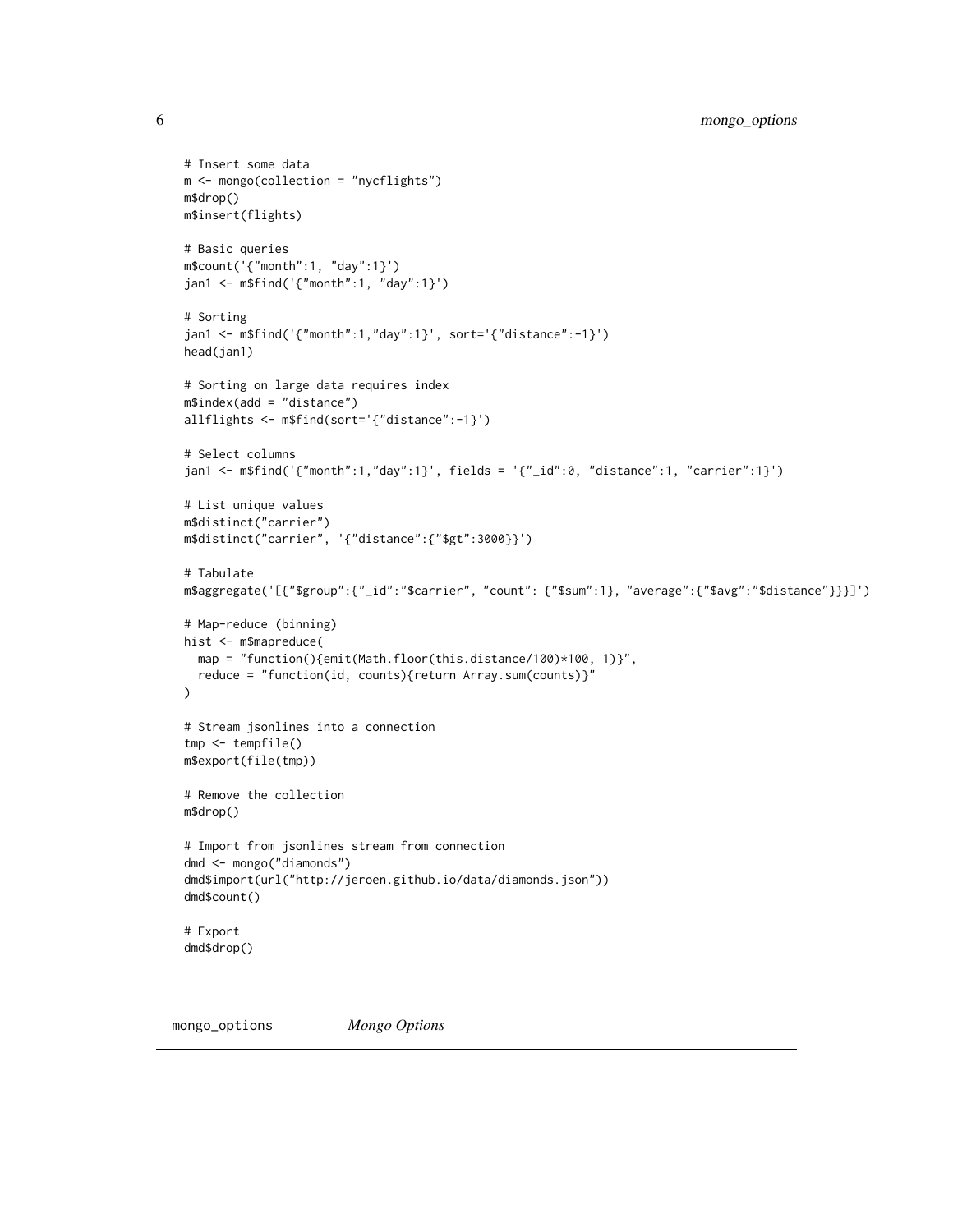#### <span id="page-6-0"></span>ssl\_options 7

#### Description

Get and set global client options. Calling with NULL parameters returns current values without modifying.

#### Usage

```
mongo_options(log_level = NULL, bigint_as_char = NULL,
  date_as_char = NULL)
```
#### Arguments

| log_level    | integer between 0 and 6 or NULL to leave unchanged.               |
|--------------|-------------------------------------------------------------------|
|              | bigint_as_char logical: parse int64 as strings instead of double. |
| date_as_char | logical: parse UTC date time as strings instead of POSIXct.       |

#### Details

Setting [log\\_level](http://mongoc.org/libmongoc/current/logging.html) to 0 suppresses critical warnings and messages, while 6 is most verbose and displays all debugging information. Possible values for level are:

- 0: *error*
- 1: *critical*
- 2: *warning*
- 3: *message*
- 4: *info* (default)
- 5: *debug*
- 6: *trace*

Note that setting it below 2 will suppress important warnings and setting below 1 will suppress critical errors (not recommended). The default is 4.

ssl\_options *Connection SSL options*

#### Description

Set SSL options to connect to the MongoDB server.

#### Usage

```
ssl_options(cert = NULL, key = cert, ca = NULL, ca_dir = NULL,
 crl_file = NULL, allow_invalid_hostname = NULL,
 weak_cert_validation = NULL)
```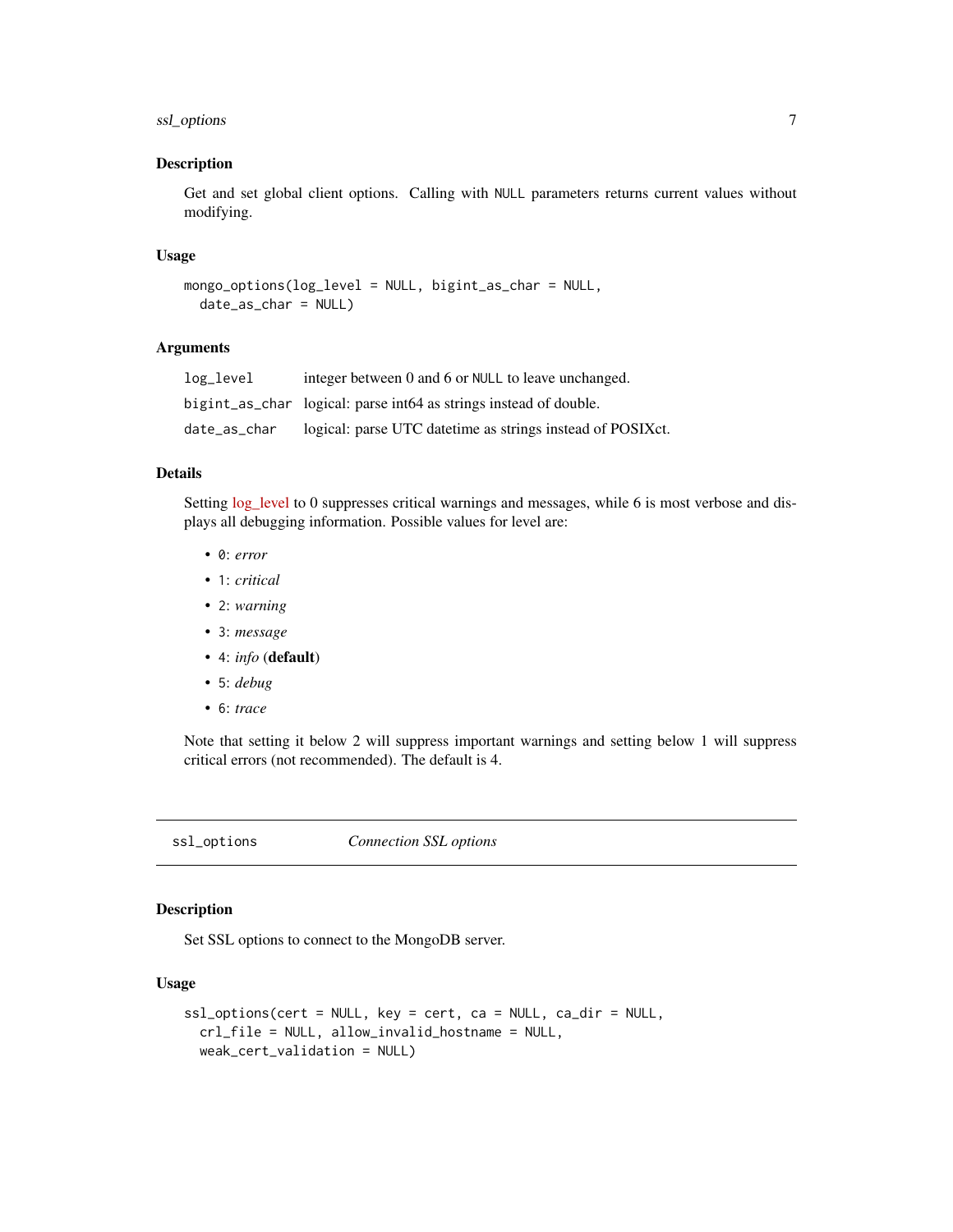#### <span id="page-7-0"></span>Arguments

| path to PEM file with client certificate, or a certificate as returned by openss1: : read_cert()                                                        |  |
|---------------------------------------------------------------------------------------------------------------------------------------------------------|--|
| path to PEM file with private key from the above certificate, or a key as returned<br>by openss $1:$ read_key(). This can be the same PEM file as cert. |  |
| a certificate authority PEM file                                                                                                                        |  |
| directory with CA files                                                                                                                                 |  |
| crl_file<br>file with revocations<br>allow_invalid_hostname                                                                                             |  |
| do not verify hostname on server certificate                                                                                                            |  |
| weak_cert_validation                                                                                                                                    |  |
| disable certificate verification                                                                                                                        |  |
|                                                                                                                                                         |  |